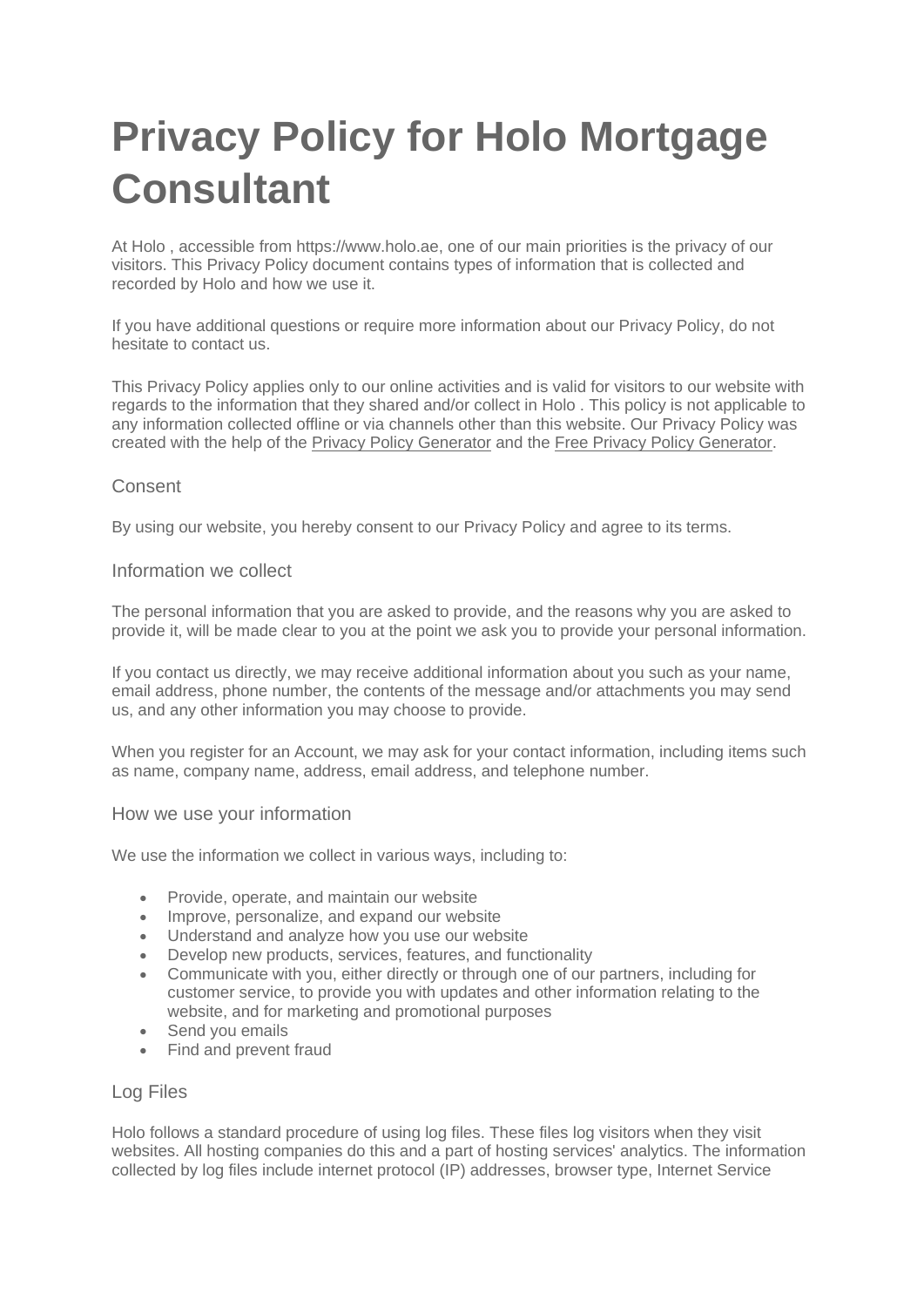Provider (ISP), date and time stamp, referring/exit pages, and possibly the number of clicks. These are not linked to any information that is personally identifiable. The purpose of the information is for analyzing trends, administering the site, tracking users' movement on the website, and gathering demographic information.

## Cookies and Web Beacons

Like any other website, Holo uses 'cookies'. These cookies are used to store information including visitors' preferences, and the pages on the website that the visitor accessed or visited. The information is used to optimize the users' experience by customizing our web page content based on visitors' browser type and/or other information.

For more general information on cookies, please read ["What Are Cookies".](https://www.cookieconsent.com/what-are-cookies/)

## Our Advertising Partners

Some of advertisers on our site may use cookies and web beacons. Our advertising partners are listed below. Each of our advertising partners has their own Privacy Policy for their policies on user data. For easier access, we hyperlinked to their Privacy Policies below.

• Google

### <https://policies.google.com/technologies/ads>

## Advertising Partners Privacy Policies

You may consult this list to find the Privacy Policy for each of the advertising partners of Holo.

Third-party ad servers or ad networks uses technologies like cookies, JavaScript, or Web Beacons that are used in their respective advertisements and links that appear on Holo , which are sent directly to users' browser. They automatically receive your IP address when this occurs. These technologies are used to measure the effectiveness of their advertising campaigns and/or to personalize the advertising content that you see on websites that you visit.

Note that Holo has no access to or control over these cookies that are used by third-party advertisers.

### Third Party Privacy Policies

Holo 's Privacy Policy does not apply to other advertisers or websites. Thus, we are advising you to consult the respective Privacy Policies of these third-party ad servers for more detailed information. It may include their practices and instructions about how to opt-out of certain options.

You can choose to disable cookies through your individual browser options. To know more detailed information about cookie management with specific web browsers, it can be found at the browsers' respective websites.

CCPA Privacy Rights (Do Not Sell My Personal Information)

Under the CCPA, among other rights, California consumers have the right to: